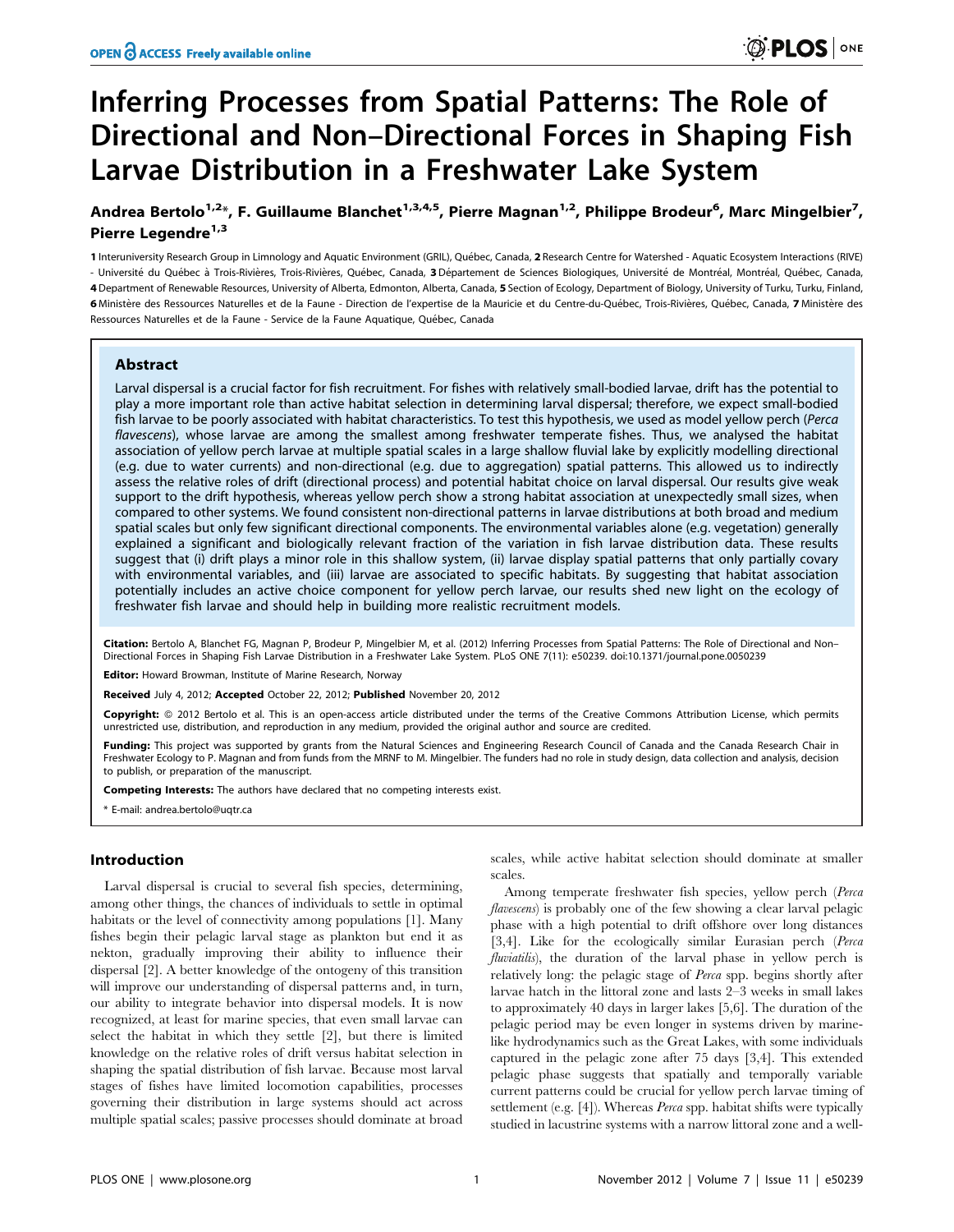defined pelagic habitat [6,7], we have poor knowledge about this phenomenon in systems lacking a true offshore habitat.

In this study, we modelled the spatial distribution of yellow perch larvae collected in Lake St. Pierre (LSP), the largest fluvial lake of the St. Lawrence River, which is the remnant of former postglacial Lake Lampsilis. LSP is dominated by shallows with patchy vegetation, excepted for the exclusion of the main channel, and is considered an important fish nursery area [8]. LSP is thus an ideal system to analyze early habitat associations in yellow perch in systems lacking a true pelagic zone. Its heterogeneous hydrodynamics along the transversal axis makes it particularly interesting since LSP could be seen as a large river with fast directional flow in the main channel and extensive slow-flowing zones with limited transversal exchange between adjacent water masses [9,10]. These characteristics could potentially lead to larval drift in some areas and retention in other areas with slower current [11,12].

Preliminary results from field sampling indicated that, at the peak of their pelagic phase, the highest abundances of larvae are found at the interface of these two habitats, in water masses where currents are close to the swimming speed of the newly hatched yellow perch  $(1 \text{ cm sec}^{-1})$  [13]. However, since velocity measurements are not available for the years sampled in this study and discharge differs among years, it is rather difficult to predict the importance of drift on yellow perch larvae distribution in LSP. To overcome these limitations, we adopted a method based on multiple *a priori* hypotheses to infer processes from spatial patterns [14]. Following this approach, we tested hypotheses about the relative importance of directional (e.g. due to water currents) and non-directional processes (e.g. due to aggregation), used as proxies of drift and potential active habitat choice, respectively, on yellow perch larvae distribution at multiple spatial scales.

We structured our modeling approach in two main steps. In a first step, we partitioned the variation of the abundance data [15] to model the spatial patterns of yellow perch larvae under hypotheses of presence (asymmetric eigenvector maps – AEM) or absence (Moran's eigenvector maps – MEM) of directional processes [16–18]. This approach allowed us to compare the relative ability of AEM and MEM to model larval abundance and therefore to infer about the relative importance of directional and non-directional processes in shaping their distribution. By explicitly testing hypotheses related to the role of directional vs. non-directional processes on abundance of yellow perch larvae at different scales, we wanted to highlight the importance of drift and potential habitat choice as potential determinants of larval distribution. In a second step, variation partitioning at different spatial scales also allowed the assessment of the independent contributions of spatial and environmental variables (e.g. abundance of aquatic vegetation) on larvae abundance to determine the potential of the larvae to select their habitat. Our two-steps approach thus allowed us to asses the relative roles of drift and potential active habitat choice in determining the distribution of yellow perch larvae at multiple scales, which were defined on the basis of the autocorrelation properties of the spatial models built to analyze the larval abundance data.

Based on our knowledge of yellow perch larval ecology in our study system, we made the following predictions: (i) at broad scale (ca. 4.5 to 30 km) (i.e. at the between-spawning area scale; Fig. 1), yellow perch distribution patterns should be mainly nondirectional because they are controlled by static factors such as the locations of the main spawning areas and should have similar importance from year to year. Yellow perch larvae were expected to show large scale aggregation patterns in correspondence with the spawning areas but, because of relatively weak currents in the

near-shore study areas and the short time since hatching, directional processes along the river longitudinal axis should not be important at that scale (MEM should thus outperform or perform equally well with AEM at that scale); (ii) at medium (ca. 3 to 4.5 km) and fine scales (ca. 2 to 3 km) (i.e. at the withinspawning area scale), the spatial patterns should be caused by downstream flow (i.e. AEM should outperform MEM at both scales); and (iii) while controlling for the spatial components, no relationship was expected locally (i.e. at the scale of the sites) between larvae abundance and the environmental variables, since we assumed that larval dispersal was mainly passive and driven both by directional (e.g. drift) and/or non-directional hydrodynamic factors (e.g. wave action at spawning locations).

## Methods

#### Study Area

Lake St. Pierre (LSP;  $46^{\circ}12'$ N;  $72^{\circ}50'$ W) is the largest (315  $km<sup>2</sup>$ ) fluvial lake of the St. Lawrence River (Québec, Canada). The north and south shore areas of the lake are shallow  $(< 3$  m) and separated by a deep  $(>10 \text{ m})$  navigation channel (Fig. 1). LSP is characterized by distinct water masses forming a series of lanes parallel to the main channel and extending the length of the entire system (see Fig. 1 in [10]). The floodplain of LSP, covering approximately 14 000 ha during 5–9 weeks of the spring freshet, is an extremely important spawning ground for yellow perch. The submerged vegetation is dominated by Vallisneria americana, Potamogeton richardsonii, and P. pectinata. The emergent vegetation is patchy and dominated by Schoenoplectus lacustris, Sagittaria latifolia and Sparganium eurycarpum. The fish community is composed of up to 80 species [19].

#### Larvae Sampling

Yellow perch larvae were collected during the spring of 2005 (28-May to 10-June), 2006 (05-June to 16-June) and 2007 (28-May to 14-June). Sampling was scheduled to occur approximatively 6–7 weeks after peak spawning of yellow perch (20-April in 2005, 13- April in 2006, and 24-April in 2007; Yves Mailhot, Ministère des Ressources Naturelles et de la Faune du Québec, comm. pers.). A total of 198 sites were sampled once each year during daytime. The sampling sites were located all over the lake perimeter at regular intervals (ca. 700 m) on two isobaths (60–80 cm and 100– 120 cm; Fig. 1). Whereas the distance between two contiguous sites along the same isobaths was relatively constant, the distance between two contiguous sites located on different isobaths varied depending on the slope of the bottom between the isobaths (Fig. 1). These isobaths were selected following a pilot study which showed that the abundance of yellow perch larvae was close to zero outside the 50–150 cm depth range during the study period (P. Brodeur, P. Magnan and M. Mingelbier, unpublished data). Our sampling protocol can be considered as a snapshot of the distribution pattern of larvae during the abundance maximum in the pelagic zone, at isobaths where they are potentially subjected to drift. Given the peculiar hydrology of our study system, with lateral water masses slowly flowing along the longitudinal axis and showing little transversal mixing [9,10], we considered the longitudinal axis as the more interesting to study potential larval drift. Therefore, by analysing the patterns of longitudinal distribution of larvae over different years, our study aimed explicitly at analysing the longitudinal component of larval dispersion in LSP. Because of variations in water levels, the coordinates of the sampling sites were adjusted after 2005 in order to meet the pre-established isobaths: once the exact location was found, we measured the depth of the water column and moved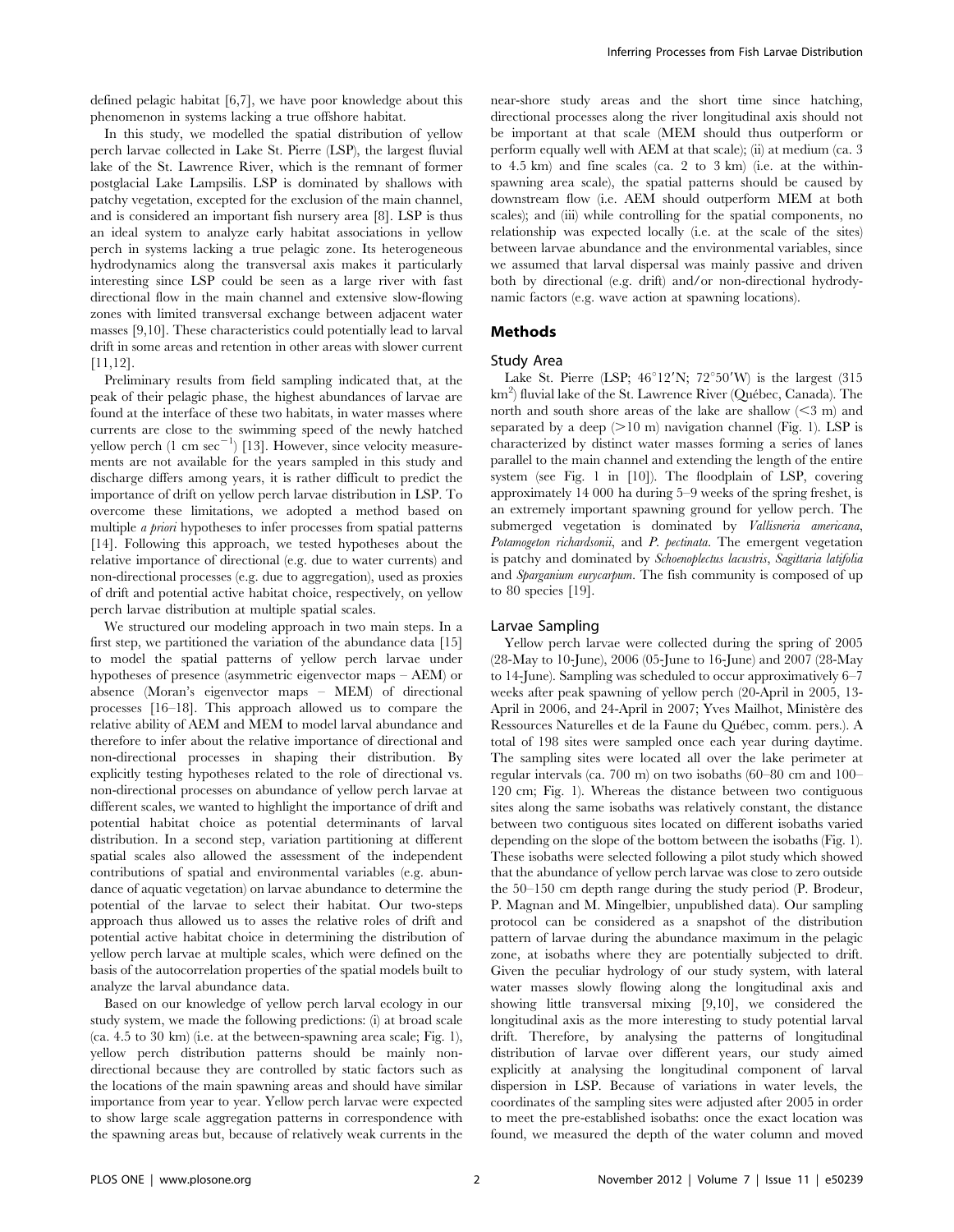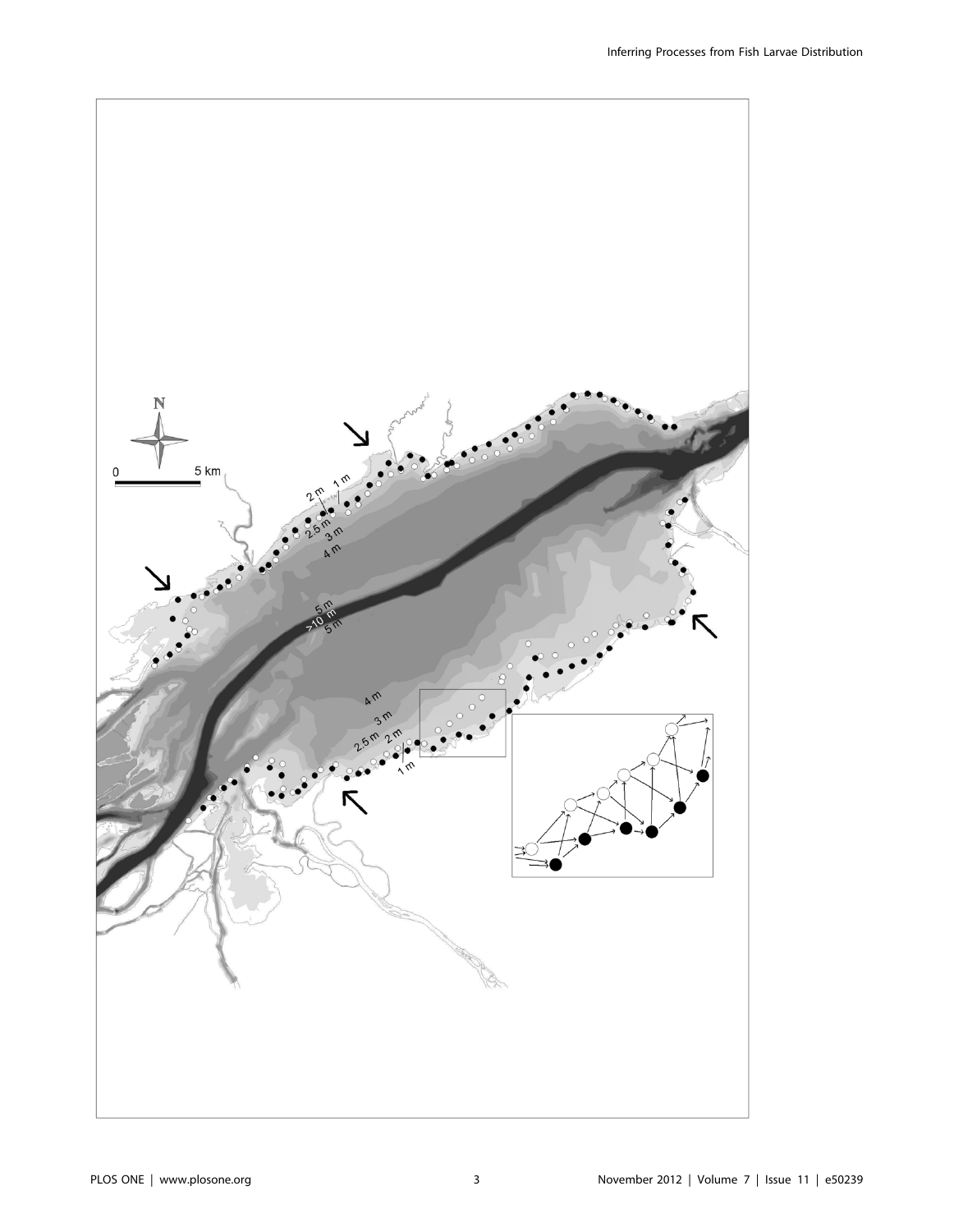Figure 1. Study system and sampling sites. Lake St. Pierre, St. Lawrence River, Québec, Canada. Filled and open circles represent the locations of the sampling sites in 2005 at the 60–80 cm isobath and at the 80–120 cm isobath, respectively. The inset shows for a subset of sampling sites the general structure of the connection diagram used to build the AEM eigenfunctions. In 2006 and 2007, the sampling sites were located close to the 2005 sites, but adjusted for the water level so that they were located at the pre-determined isobaths. The connection diagram was in some cases adapted to take account of missing data. Arrows indicate the approximate locations of the main known spawning grounds. The main channel of the St. Lawrence River (>10 m deep; dark grey) flows from S-W to N-E. Depth contours are based on averaged water levels in June. doi:10.1371/journal.pone.0050239.g001

perpendicular to the shore until the exact isobaths was found. Larvae were sampled using push nets at a velocity of  $1 \text{ m-s}-1$  (see [20]). Push nets size (a 2 m long plankton-type net,  $0.40 \times 0.40$  m square mount,  $500 \mu m$  mesh) was chosen to efficiently sample in shallow waters. A 50-m long transect parallel to the shore was sampled at each site. Larvae were sampled in the top 40 cm at the 60–80 cm isobaths and in the top 80 cm at the 100–120 cm isobaths. Avoiding bottom layers is necessary to safely operate push-nets. After capture, larvae were narcotized with Tricaine methanesulfonate  $(MS-222^{TM} - Sandoz)$  and immediately preserved in 75% ethanol for further laboratory analyses. In the laboratory, larvae were individually identified and measured to the nearest 0.1 mm under a binocular microscope. Abundance data were expressed per unit surface (ind m–2) rather than per volume (ind m–3) to standardize data between isobaths.

#### Environmental Variables

At each sampling site, we estimated the substrate type as sand, clay, silt or debris. Submerged and emerged aquatic vegetation density was visually evaluated independently using a semiquantitative scale: 0 (open water), 1 (sparse), 2 (dense, bottom visible), 3 (very dense, bottom not visible but open water at the surface) or 4 (extremely dense, bottom not visible, no open water at the surface). The dominant structure of emerged and submerged vegetation was noted as linear (e.g.  $\tilde{\jmath}$ *uncus* sp.), floating (e.g. Nymphea sp.) or arbustive (e.g. Potamogeton sp.). Water conductivity ( $\pm 1 \mu$ S/cm) was measured in the field with a WTW-P340i conductivity meter whereas nephelometric turbidity  $(\pm 0.01$  NTU) was measured in the laboratory on a water sample collected at each site using a WTW-550 turbidity meter. Since samples were taken at two different isobaths, a binary variable 'isobaths' was included in the list of environmental variables. The water level at the sampling day and the day of the year counted from January 1st were also included in the list of environmental variables. In addition to account for the variability in larvae abundance due to differences in time since hatching (day of the year), these two factors may affect larvae capturability through a dilution effect (water level), or because of larvae growth (day of the year). Temperature was not included in the analyses since most of the variation in this variable was related to the day of the year or differences among the years.

#### Statistical Analyses

Spatial patterns. We used AEM, MEM, and linear trend surface analyses (hereafter TREND) to explicitly model the spatial correlation present in the larval abundance data at multiple scales [15,18]. Whereas the AEM approach is explicitly designed to model directional patterns (e.g. due to river flow), the MEM and TREND are meant to model non-directional processes (e.g. due to aggregation). AEM and MEM variables result from a spectral decomposition of the spatial relationship among the sites, whereas TREND is simply a regression of larval abundance against the XY geographic coordinates of the sites.

The spatial relationships among the sites are provided by a connection diagram (Fig. 1); this information is used to construct the AEM and MEM spatial variables. The connection diagram,

representing all the possible paths that larvae could take to move from one site to an adjacent one, was constructed from prior knowledge of water movements and water masses in the lake based on satellite imagery and two-dimensional hydrodynamic models [9,10,21]. With current speeds higher than 30 cm sec-1 during spring [22], the main channel of the St. Lawrence River can be considered as a near-complete barrier for larvae between the north and the south shores of Lake St. Pierre; for this reason, separate connection diagrams were constructed for the northern and southern portions of the lake, which were analysed separately. The directional links (considering the arrows on the links in Fig. 1) were used to construct the AEM eigenfunctions, whereas the same connection diagrams with arrows in both directions, transformed into two binary matrices of presence-absence of links among sites, were used to construct the MEM eigenfunctions. This approach can be easily applied to other systems (e.g. rivers or oceanic streams), given that a proper connection diagram can be drawn from knowledge of directional processes. The connection diagram of 2005 (Fig. 1) was used as template for 2006 and 2007; the only differences were due to slight changes in the geographic coordinates (see Larvae sampling section) and to missing data, which required slight modifications to the connections (not shown). This sampling design allowed us to highlight the variations due to water currents along the longitudinal axis rather than due to an eventual offshore migration of the larvae. The reduced lateral mixing among water masses, typical of LSP (see Fig. 1 in [10]), supports our choice of focusing on the longitudinal axis. This is the rationale behind the exclusion of arrows in the offshore direction (i.e. perpendicular to the shore) in the connection diagrams.

Since we did not know how the larvae were spatially structured over the theoretical connection diagram, we tested different weighting functions to incorporate into the analysis some measure of the difficulty of moving from one site to another. Five weighting functions were applied during the construction of the AEM and MEM eigenfunctions. The weights are functions of the sampling sites; the distances are computed from the XY coordinates of the sites following [18]. The five functions were: (1) no weights (connection present = 0, absent = 1); (2-3) the weights follow a concave-down function of the distances  $(f_1 = 1 - d_{ij}/\max(d_{ij})^{\alpha})$ ; and (4–5) they follow a concave-up function  $(f_2=1/d_{ii}x)$ ; in  $f_1$  and  $f_2$ ,  $\alpha$  is equal to either 1 or 2 [18]. The weights leading to the highest fraction of explained variation in the larval abundance data were retained for further analyses (Online Resource A).

Moran's I coefficients of spatial correlation were computed for each AEM and MEM eigenfunction. They were used to select the eigenfunctions that modelled positive spatial correlation; these had Moran's I values higher than the expected value. The expected value of Moran's  $I$  is  $-1/(n-1)$ ; this is the mean value it would have if calculated for random variables under the normal distribution. Moran's I coefficients were computed for the first-order connections, that is, using only the direct links connecting sites, following [23]; they were tested for significance through 999 random permutations. AEM eigenfunctions were constructed using the "AEM" package [24] in the R statistical language [25], following the procedure presented in Blanchet et al. [18]. MEM eigenfunctions were constructed using the ''spacemakeR'' package in R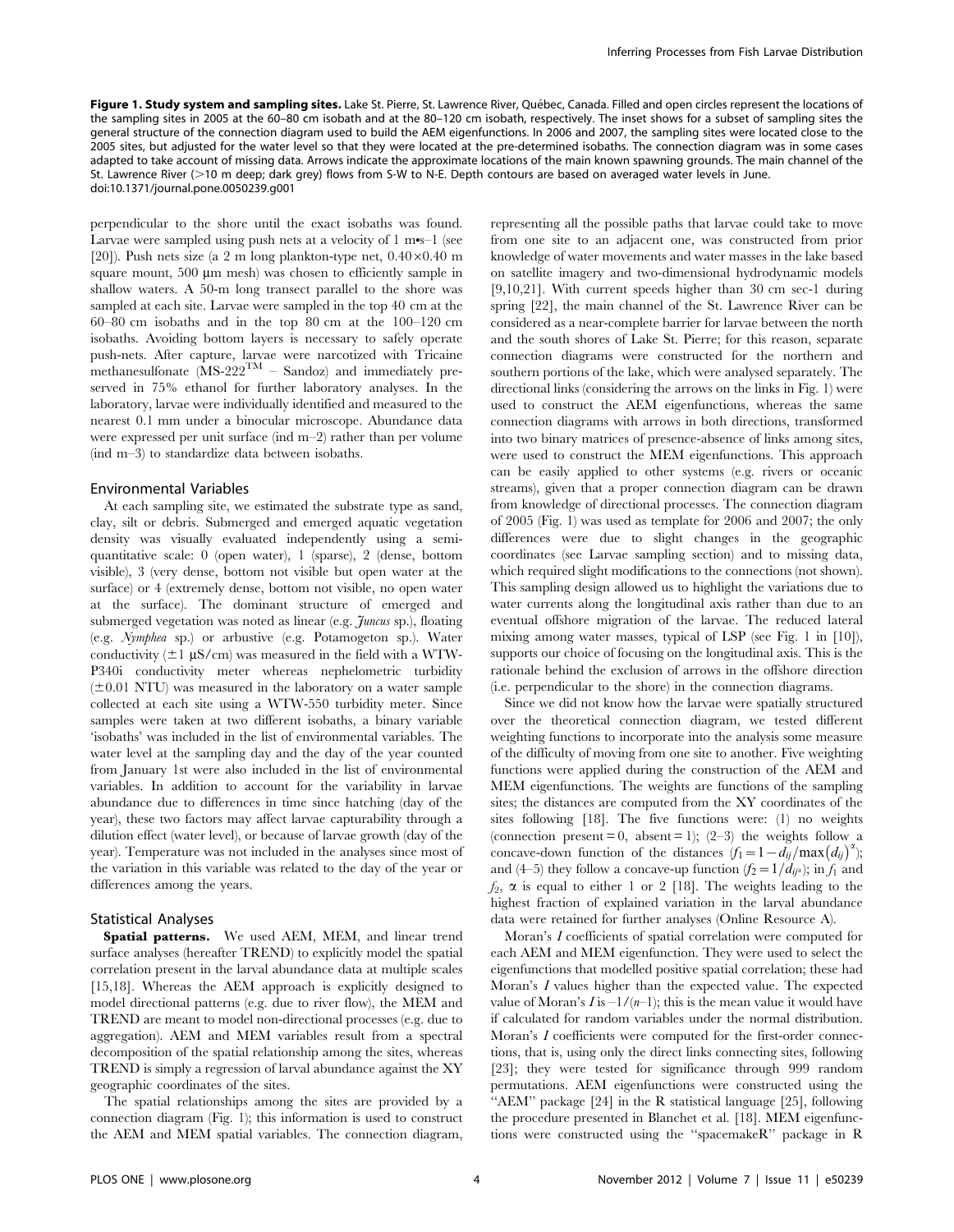[26]. Functions available in these packages were also used to compute the optimum weights for the five weighting functions.

The larval abundance data were modelled by multiple regression via the  $lm()$  function in R by using all eigenfunctions with Moran's I larger than the expected value (MEM or AEM). Each regression model was recomputed with a canonical redundancy analysis  $(RDA)$  using the **rda()** function of the ''vegan'' package [27]. This was done in order to perform permutation tests (999 permutations) with the **anova.cca()** function of the ''vegan'' package; when there is a single response variable, as in the present study, an RDA is simply a multiple regression. This approach was preferred to parametric testing because of the distribution of the larval abundance data. Despite the fact that larvae counts had been log-transformed  $(y' = log(y+1))$ , we had not eliminated skewness because of the large number of zeros in the count data. Permutation tests of non-normal data, even highly skewed, have correct levels of type I error in multiple regression and are thus valid [28]. Although it is not necessary to remove the trend from the response when selecting AEM eigenfunctions [18], detrended data should be used with MEM eigenfunctions if the TREND analysis is significant [16]. The linear trend was thus removed from the log-transformed response variables (larvae counts) prior to performing MEM analysis by extracting the explained variation due to the XY coordinates of the sampling sites [16].

All analyses were conducted separately at three scales: whereas the TREND modelled patterns only at broad scale, AEM and MEM eigenfuctions were classified as broad, medium or finescaled if their Moran's  $I$  was  $> 0.75$ , comprised between 0.75 and  $0.45$ , or  $\leq 0.45$ , respectively. This arbitrary choice of the thresholds used to define the scales led to spatial variables corresponding roughly to spatial structures of 4.5–30 km, 3– 4.5 km, and 2–3 km in size, respectively. Given that the main bays are 4 to 5 km wide, these three scales are used to model the variability between (broad) or within (medium and fine) the spawning grounds. Within a given type of analysis (i.e. AEM or MEM), spatial eigenfuctions are orthogonal (i.e. linearly independent) by construction, so there is no correlations within or between any of the three groups of spatial variables.

The performance of directional spatial variables in modelling the larval abundance data was compared with that of nondirectional ones for each of the three scales separately by variation partitioning [15]. This method uses RDA to partition the variation in species assemblage explained by independent variables into different components (see [15] for computation details). The fractions of variation were calculated from adjusted  $R^2$   $(R^2_{\text{adj}})$ , following Peres-Neto et al. [29], using the **varpart()** function of the ''vegan'' package. This approach allowed an unbiased estimation of the portions of the variation due only to directional spatial processes (AEM), only to non-directional spatial influences (MEM+TREND), or both. For parsimony reasons, the fraction of variation confounded between MEM+TREND and AEM was considered non-directional since that portion of the larval abundance data signal is modeled equally well by directional or non-directional spatial variables. The total non-directional fraction was assumed to be the sum of the ''pure'' MEM+TREND fraction plus the fraction confounded between MEM+TREND and AEM. In some cases both total directional and non-directional fractions were significantly related to the variation in the abundance of larvae but neither pure fractions were significant (i.e. all the variation was confounded). In these situations, a strict partition of the variation is not possible despite a significant spatial effect, and thus only the non-directional spatial variables were considered in our interpretation. Following this conservative approach, we

considered that a directional pattern existed in the larval abundance data only when a significant ''pure'' AEM fraction was found.

## Habitat Association

The strength of the relationship between larval abundance and habitat features was modelled by using the environmental variables as predictors. Forward procedure was used to select the environmental variables to be included in the regression model following Blanchet et al. [30] through the **forward.sel**() function of the ''packfor'' package [31]. Both the type of substrate and the vegetation are qualitative variables. In order to use them in later analyses, we included them in the analysis as levels of dummy variables following Legendre and Legendre [32]. To avoid creating missing data, the absence of vegetation was coded as a level of a dummy variable as well. A principal component analysis (PCA) was then applied to each set of dummy variables to assure their orthogonality since a different number of observations for each level of a dummy variable might lead to artificial collinearity among the levels. Since no selection was done on the dummy variables, there is no information lost when transforming qualitative variables into quantitative ones using the PCA approach. Each selected axis will subsequently be used as an independent quantitative explanatory variable in the following analyses.

The relative contribution of each environmental variable included in the models was assessed by calculating average semipartial  $\mathbb{R}^2$  using the "lmg" metric in the "relaimpo" package [33]. Note that the individual contributions may not sum up to the total contribution of the selected environmental variables since these are unlikely to be orthogonal. However, preliminary analyses showed that the collinearity between environmental explanatory variables was not an issue here: the variance inflation factor was always smaller than 10.

Since the environmental variables showed spatial heterogeneity, the variation explained by the environmental and spatial variables may be redundant. To explain this potential redundancy, variations in larvae abundance were analyzed against the spatial and environmental variables combined, using variation partitioning [15]. In this case, TREND will be considered jointly with MEM to represent the non-directional portion of the spatial variation.

All statistical analyses were conducted in the R statistical environment [25].

#### Ethics Statement

No specific permits were required for the described field studies since this work was done in collaboration with the Ministère des Ressources naturelles et de la Faune of Québec. The study location is not privately-owned or protected in any way and the field studies did not involve endangered or protected species.

## Results

#### Directional vs. Non-directional Patterns

2005 – North shore. A fairly large part of the variation in the larvae abundance data was explained at broad and medium scales (Table 1a). At broad scale, both pure directional and nondirectional significant patterns were found, explaining respectively 19.4% and 21.9% of the variation in the larval abundance data. Taking into account the confounded part, non-directional broad spatial patterns accounted for 36.7% of the variation (Table 1a). Therefore, the patterns at this scale are mainly non-directional, but co-occur with a non trivial directional component representing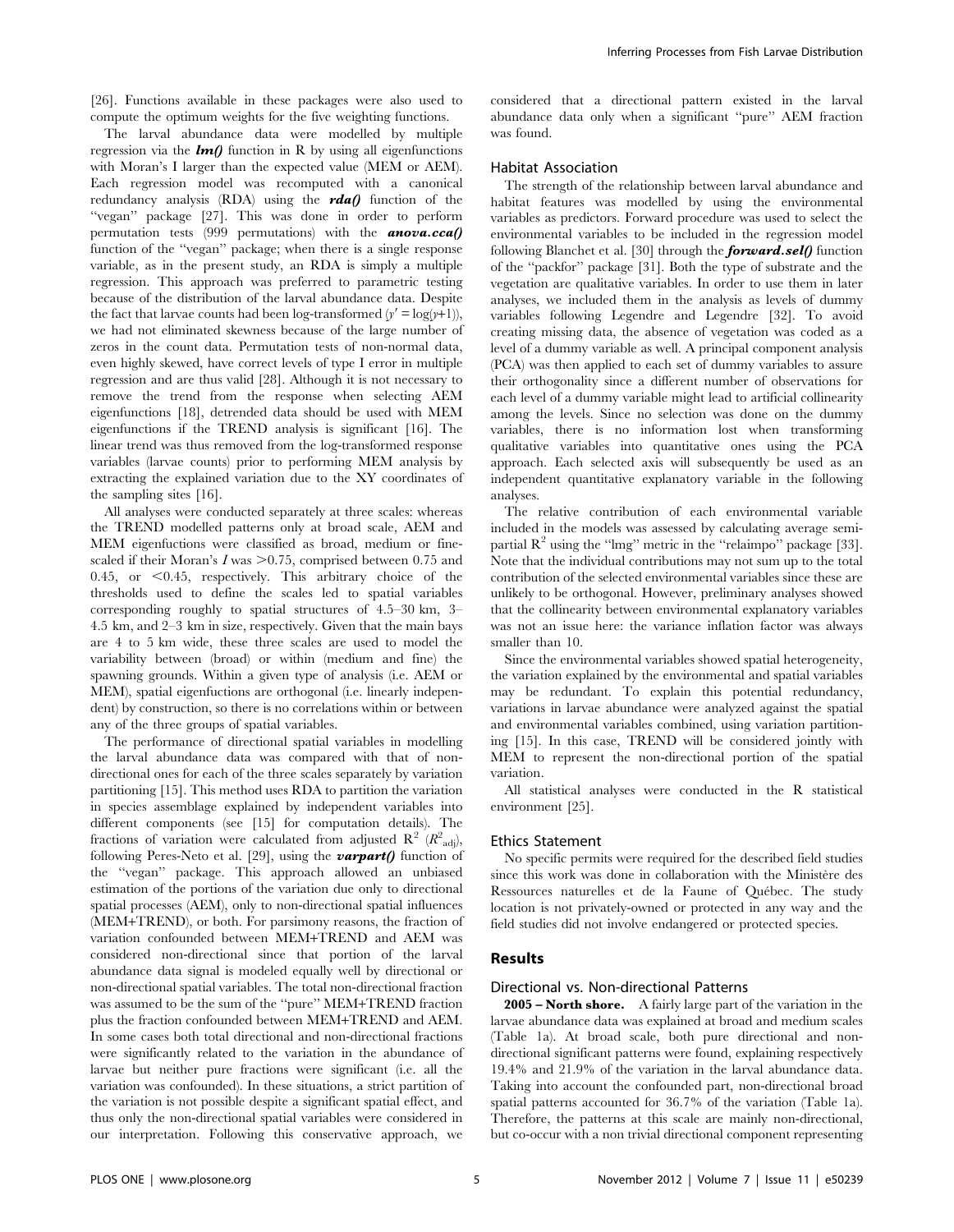#### Table 1. Results of variation partitioning.

| a)   | North shore  | variation partitioning |             |                      |                 |  |  |  |  |
|------|--------------|------------------------|-------------|----------------------|-----------------|--|--|--|--|
| Year | <b>Scale</b> | pure directional       | Confounded  | pure non-directional | total explained |  |  |  |  |
| 2005 | <b>Broad</b> | $19.4*$                | 14.8        | $21.9*$              | 56.1            |  |  |  |  |
|      | Medium       | 0.0                    | 0.0         | $19.7*$              | 19.7            |  |  |  |  |
|      | Fine         | 0.0                    | 0.0         | 0.0                  | 0.0             |  |  |  |  |
| 2006 | <b>Broad</b> | $21.2*$                | 18.8        | $31.3*$              | 71.3            |  |  |  |  |
|      | Medium       | $12.7*$                | 0.0         | 0.0                  | 12.7            |  |  |  |  |
|      | Fine         | 0.0                    | 0.0         | 0.0                  | 0.0             |  |  |  |  |
| 2007 | <b>Broad</b> | 0.0                    | 11.9        | $11.9*$              | 23.8            |  |  |  |  |
|      | Medium       | 0.0                    | 0.0         | 0.0                  | 0.0             |  |  |  |  |
|      | Fine         | 0.0                    | 0.0         | $9.2*$               | 9.2             |  |  |  |  |
| b)   | South shore  | variation partitioning |             |                      |                 |  |  |  |  |
|      |              |                        |             |                      |                 |  |  |  |  |
| Year | <b>Scale</b> | pure directional       | Confounded  | pure non-directional | total explained |  |  |  |  |
| 2005 | <b>Broad</b> | 3.7                    | 63.0        | 1.4                  | 68.1            |  |  |  |  |
|      | Medium       | 0.0                    | 0.0         | 0.0                  | 0.0             |  |  |  |  |
|      | Fine         | 0.0                    | 0.0         | 0.0                  | 0.0             |  |  |  |  |
| 2006 | <b>Broad</b> | 0.0                    | 10.9        | 0.0                  | 10.9            |  |  |  |  |
|      | Medium       | 0.0                    | 0.0         | 0.0                  | 0.0             |  |  |  |  |
|      | Fine         | 0.0                    | 0.0         | 0.0                  | 0.0             |  |  |  |  |
| 2007 | <b>Broad</b> | $\mathbf{0}$           | $\mathbf 0$ | $32.2*$              | 32.2            |  |  |  |  |
|      | Medium       | $9.9*$                 | 7.2         | $8.0*$               | 25.1            |  |  |  |  |

Results of variation partitioning on the log-transformed abundances of yellow perch larvae per square meter in the three study years among three spatial scales. Pure directional components are represented by Asymmetric Eigenvector Maps (AEM), whereas pure non-directional ones are represented by Moran Eigenvector Maps (MEM). The linear trend (TREND) is included in the non-directional component at the broad scale. Fractions are expressed as percentages of the total variation, computed from adjusted coefficient of multiple determination ( $R^2_{\text{adj}}$ ). Asterisks indicate pure fractions that are significant at the 0.05 significance level. Results are presented separately by spatial scale. (a) North shore; (b) South shore.

doi:10.1371/journal.pone.0050239.t001

19.4% of the variation. At medium scale, only non-directional patterns were detected, with an additional 19.7% of the variation in larval abundance data explained at this scale (Table 1a). The mean size of larvae was of  $12.1 \pm 2.6$  mm (n = 924).

2005 – South shore. A large portion of the variation was explained at broad scale in the larval abundance data (Table 1b). At this scale, most of the explained variation (63.0%) was confounded between directional and non-directional variables (i.e. explained equally well by both set of variables). Neither the directional, nor the non-directional pure fractions were significant after partitioning (Table 1b). Therefore, the patterns at this scale were considered non-directional with the non-directional spatial variables explaining 64.4% of the variation in the larval abundance data. At medium and fine scales, no significant spatial patterns were detected (Table 1b). The mean size of larvae was of  $11.5\pm2.2$  mm (n = 1850).

2006 – North shore. As in 2005, a large portion of the variation was explained at broad and medium scales in the larval abundance data (Table 1a). At broad scale, 18.8% of the variation was confounded between directional and non-directional (MEM and TREND) variables. However, both pure fractions were significant after partitioning and explained relatively large parts of the variation in the larval abundance data (Table 1a). Therefore, the patterns at this scale could be considered as having both a directional and a non- directional component. The non-directional component represented 50.1% of the variation in the larval abundance data, whereas the pure directional fraction was 21.2%. At medium scale, only the directional component was significant and explained 12.7% of the variation in the larval abundance (Table 1a). The mean size of larvae was of  $15.6 \pm 2.4$  mm  $(n = 594)$ .

2006 – South shore. Variation was only explained at broad scale (10.9%) and was completely confounded between directional and non-directional spatial descriptors (Table 1b). The pattern was thus considered entirely non-directional. The mean size of larvae was of  $19.3 \pm 2.6$  mm (n = 489).

2007 – North shore. Relatively to 2005 and 2006, a smaller fraction of the variation was explained in 2007 at broad scale on the north shore in the larval abundance data (Table 1a). At this scale, nearly half of the explained variation (11.9%) was confounded between directional and non-directional variables. Only the non-directional pure fraction was significant after partitioning (Table 1a). Therefore, the patterns at this scale were considered non-directional; non-directional variables explained 23.8% of the variation in the larval abundance data. The pure directional fraction was negligible. Whereas at medium scale no spatial pattern was detected, we found that at the fine scale 9.2% of the variation was explained by the non-directional spatial variables (Table 1a). The mean size of larvae was of  $11.7\pm2.9$  mm  $(n = 960)$ .

2007 – South shore. A relatively large portion of the variation in the larval abundance data was explained by spatial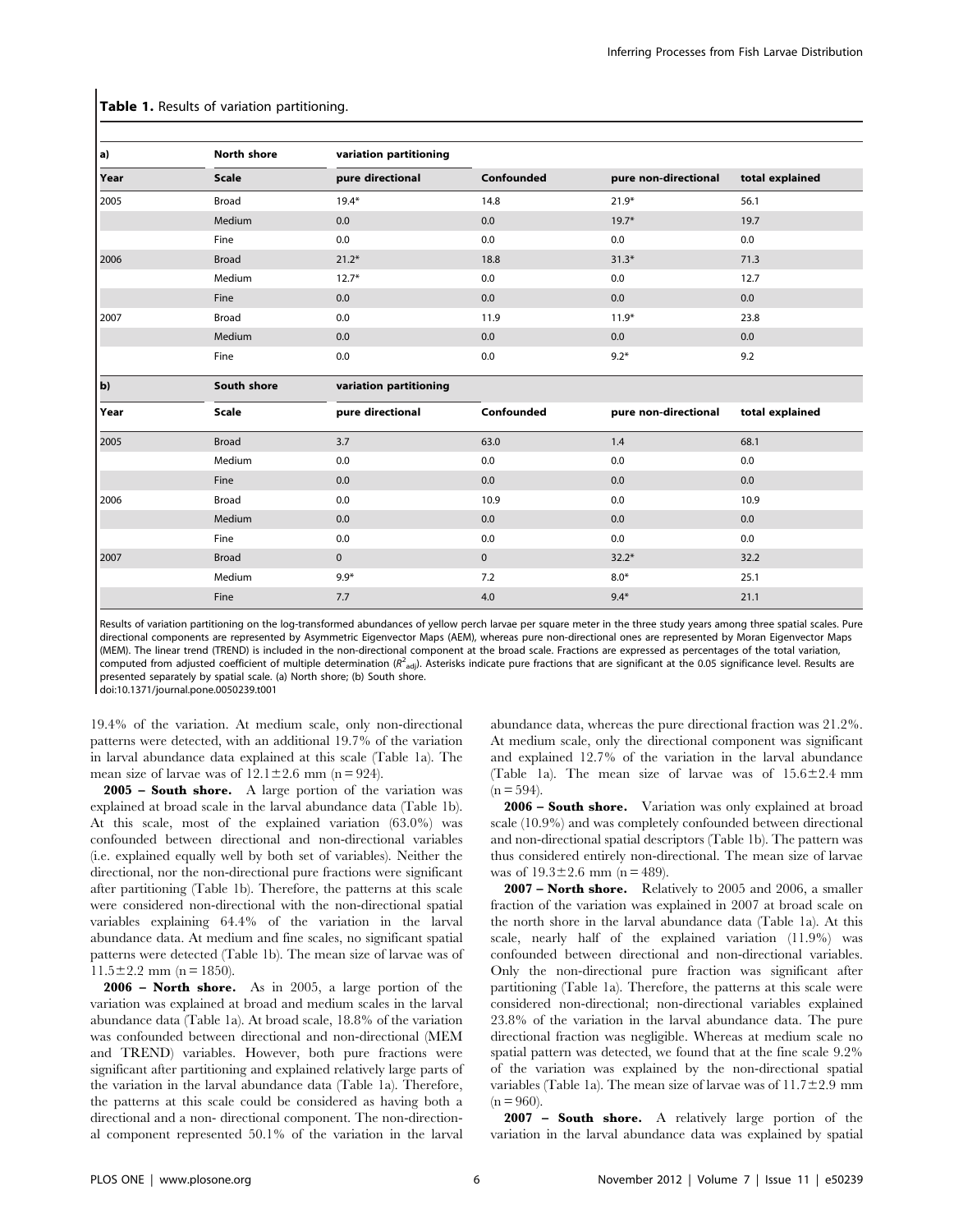variables at all the three spatial scales (Table 1b). At broad scale, nearly one third of the explained variation (32.2%) was explained by broad scale non-directional variables, whereas the directional fraction was zero (Table 1b). Therefore, the pattern at this scale was considered completely non-directional. In contrast, at medium scale, we found that both the directional and the non-directional model explained independently a significant portion of the variation (9.9 and 8.0%, respectively; Table 1b), with the total non-directional part (i.e. the pure non directional and the confounded part) accounting for 15.2% of the variation. A similar picture was found at the fine scale, but in this case, only the nondirectional component was significant after partitioning (Table 1b): this latter fraction explained 13.4% of the variation in the larvae data. The mean size of larvae was of  $12.6 \pm 2.2$  mm (n = 1335).

#### Spatial vs. Environmental Factors

2005 – North shore. The density of emergent vegetation was the only environmental variable retained in 2005. It explained more than half of the variation in larvae abundance (Table 2a; Online Resource B: Fig. B1b). The partial contribution of the spatial component was not significant after variation partitioning and therefore it is not necessary to control for its effect in the analysis of the larvae-environment relationship. The partial relationship with larvae abundance remained significant after partialling out the effect of the spatial variables. It explained alone 13.9% of the variation in the response data (Fig. 2a; Online Resource B: Fig. B1d). The coefficient relating the density of emergent vegetation to the abundance of larvae remained significant and did not change its sign after controlling for spatial structure (Table 2a).

The pure spatial components did not explain significant portions of the variation in larvae abundance after variation partitioning (Fig. 2a). Therefore, the spatial component (both directional and non –directional) was entirely related to the spatially-structured portion of the environmental variation (i.e. confounded between the environmental and the spatial components).

2005 – South shore. In 2005, five environmental variables (water level, conductivity, day of the year, emergent vegetation structure and turbidity) were significantly related to larvae abundance (Table 2b). However, their individual contributions were relatively small and not significant after taking spatial structure into account. This reveals that the variation in larval abundance data was explained mostly by spatially structured environmental variables (Table 2b, Fig. 2b; Online Resource B: Fig. B1bcd).

Variation partitioning also showed that the response had a significant pure non-directional spatial structure at broad scale (29.2%) (Fig. 2b).

2006 – North shore. In 2006, four environmental variables (day of the year, submerged vegetation structure, emergent vegetation density and submerged vegetation density) were significantly related to larvae abundance (Table 2a). However, only submerged vegetation structure and emergent vegetation density were significant after controlling for spatial correlation. The variable describing the structure of submerged vegetation was significantly related to larvae abundance and seemed to be related more to the presence-absence of submerged vegetation than to its structure: based on the PCA scores for the qualitative variables, sites with either linear or arbustive vegetation had in fact higher abundances of larvae than sites without submerged vegetation (results not shown). The density of emergent vegetation was positively related to larvae abundance, and remained significant after partialling out the effects of spatial structure (Table 2a), albeit it explained a smaller fraction of the variation than the previous year.

Among the spatial variables retained, both directional (broad and medium-scale) and non-directional (broad) variables were significantly related to larvae abundance after variation partitioning; they explained alone 11.9% and 9.3% of the variation in the response, respectively (Fig. 2c). More than 45% of the spatial variation was confounded with the environmental variables (Fig. 2c; Online Resource B : Fig. B2bcd).

2006 – South shore. All three selected environmental variables, the abundance of submerged vegetation, the isobaths and the structure of emergent vegetation, were significantly related to larvae abundance after controlling for spatial correlation (Table 2b). The abundance of submerged vegetation was associated to higher larvae abundances whereas the isobaths was inversely related to it. Emergent arbustive vegetation was associated to higher larvae abundances than vegetation with a linear structure. Overall, the pure environmental component explained 14.7% of the variation in the larval abundance data (Online Resource B: Fig. B2d). All broad-scale non-directional variation was confounded with the environmental variables (Fig. 2d).

2007 – North shore. As in 2005, a large portion of the variation (37.7%) in larvae abundance was directly related to the density of the emergent vegetation on the north shore (Table 2a). The structure of emergent vegetation was also significantly related to the abundance of larvae, but explained a smaller fraction of the variation (8.3%). In contrast to the south shore in 2005, this variable suggests that larvae were more associated to the linear than to the arbustive vegetation structure. All these variables remained significantly related to the abundance of larvae and did not change the sign of their coefficient after taking spatial structure into account (Table 2a). In contrast, conductivity and water level were related to larvae abundance only before taking spatial structure into account. Variation partitioning showed that the environmental variables were partly spatially structured (32.1%), but a relatively large portion of their variation was significantly related to larvae abundances after controlling for spatial structure (20.5%) (Online Resource B: Fig. B3bcd). The environmental variables were structured at both broad and small scales and had a non-directional spatial structure. Virtually no pure spatial variation remained after variation partitioning (Fig. 2e; Online Resource B : Fig. B3c); all the variation explained by small- and broad-scale non-directional spatial variables was confounded with the environmental variables.

2007 – South shore. In 2007, the environmental variables explained together a large fraction (64.5%) of the variation in the larval abundance data. More than half of this variation was spatially structured (Fig. 2f, Online Resource B: Fig. B1bcd) but only the non-directional spatial component was significant after variation partitioning. If the non-significant directional part is not taken into account, the pure spatial and environmental components, both significant, represented respectively 4.7 and 22.7% of the variation in the larval abundance data. The pure environmental fraction was mostly related to conductivity, which was directly related to the abundance of larvae (Table 2b; Fig. 2f).

#### Discussion

The distribution of yellow perch larvae in LSP revealed in several occasions both directional and non-directional patterns, depending on the spatial scale considered. However, only in one case did the pure directional component explain a significant fraction of the variation in larval abundance (i.e. the north shore in 2006, Fig. 2c). Moreover, most of the spatial patterns of larvae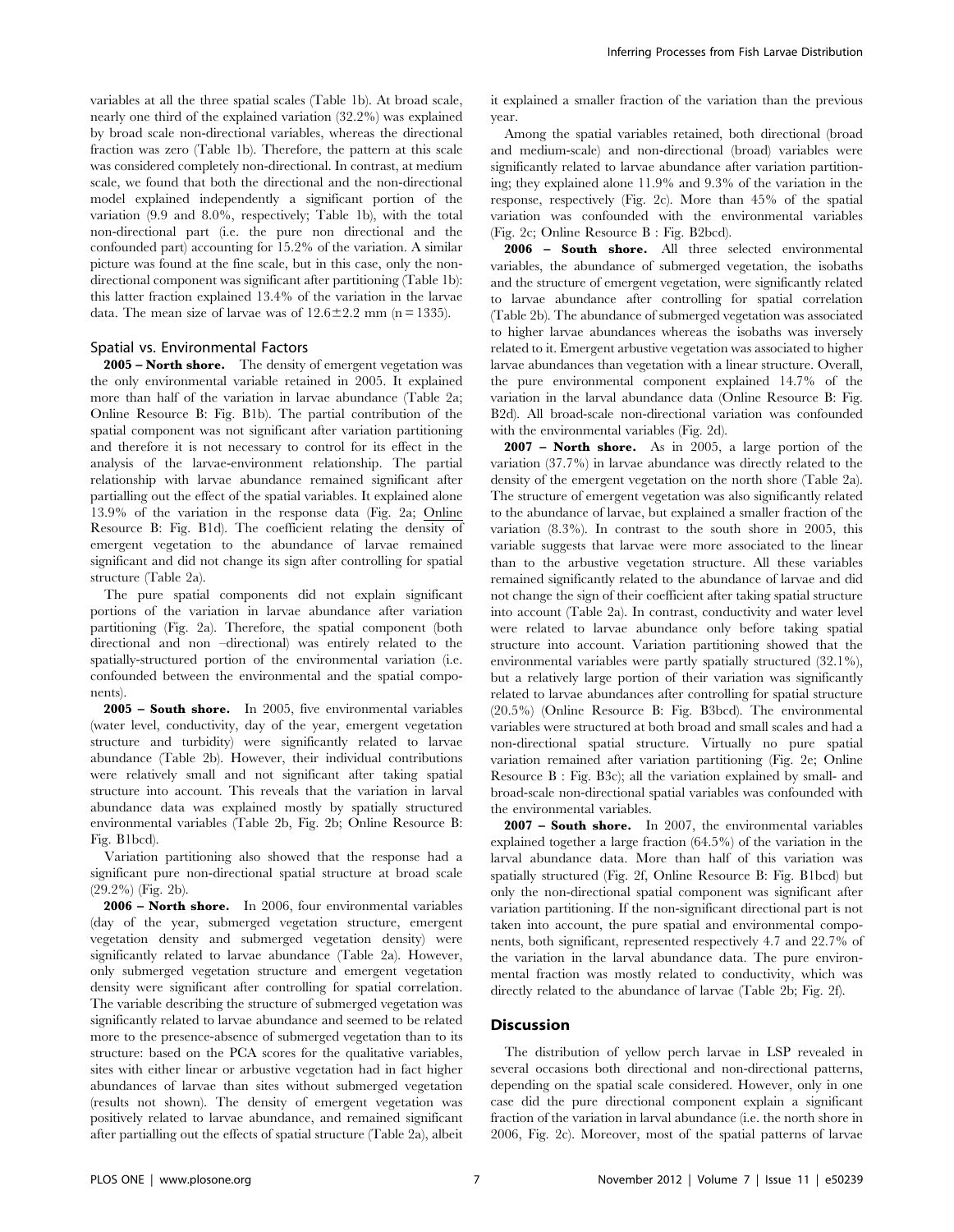

Figure 2. Relative importance of environmental and spatial variables. Venn diagrams illustrating the results of variation partitioning on the log-transformed abundance of yellow perch larvae per square meter in the three study years among environmental and spatial variables. The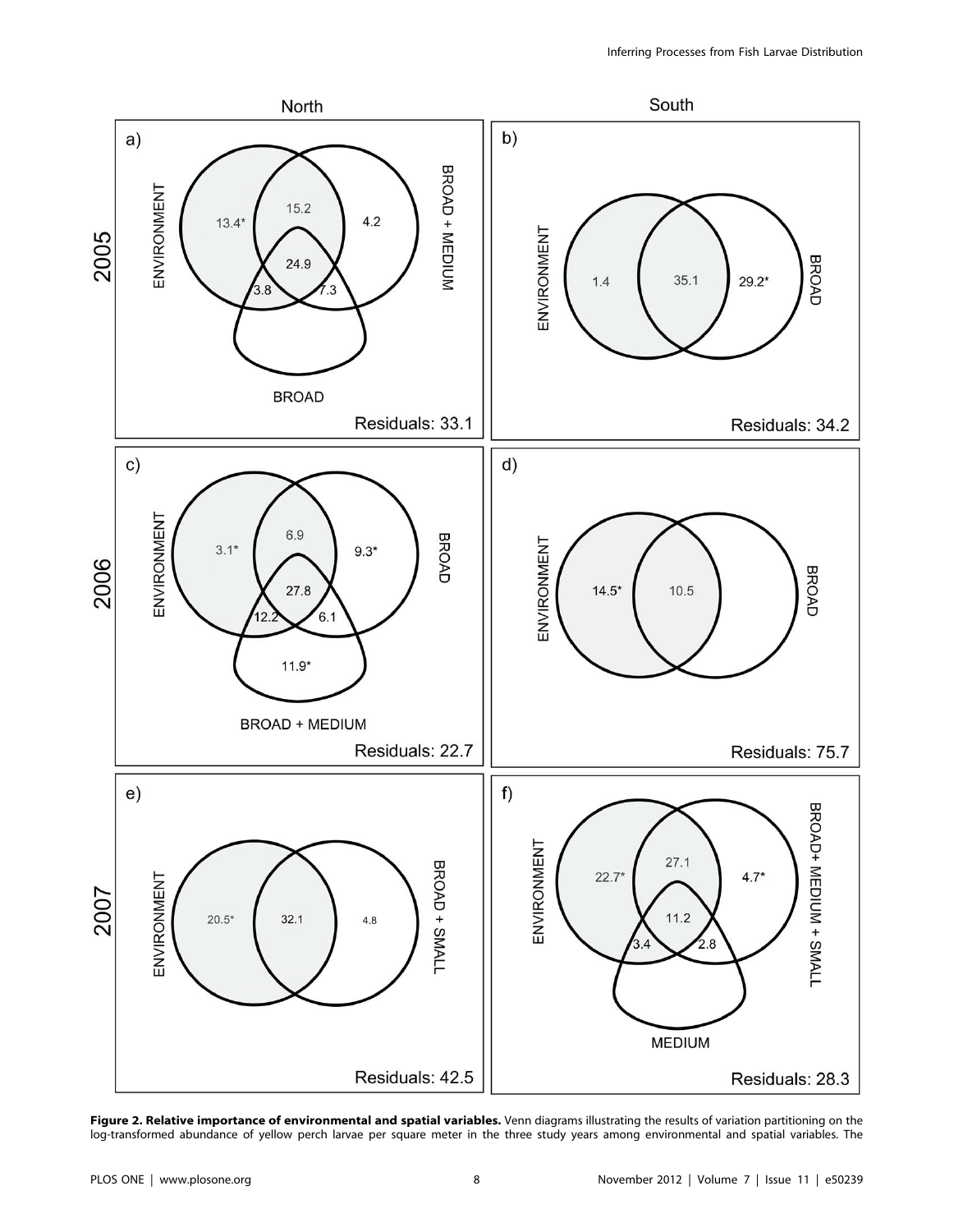variation explained by environmental and non-directional spatial variables (i.e. MEM and TREND) is represented by circles (grey and open, respectively), whereas plectrum-shaped objects represent the variation explained by directional spatial variables (AEM). Percentage of unexplained variation is given at the bottom right of each panel (Residuals). The sizes of the objects are not proportional to their importance in terms of explained variation.

doi:10.1371/journal.pone.0050239.g002

were shared with the environmental variables. Notwithstanding the confounding between directional and non-directional forces, our results suggest at best a moderate role for downstream dispersal of yellow perch larvae in this system. Furthermore, a positive association between larvae and environmental variables (mostly aquatic vegetation), independent of spatial structure, suggests that habitat selection is a factor determining yellow perch larvae distributions. Taken together, our results suggest that yellow perch larvae cannot be considered merely as passive particles in LSP. By explicitly analyzing the relative importance of directional processes at different scales, the statistical approach used here helped us extract this crucial information from the larval abundance data.

As predicted, broad-scale non-directional patterns were detected on both shores for each study year, confirming our prediction

(i). We interpret these patterns as being related to the locations of the main spawning grounds (Fig. 1, Online Resource B). In LSP, spawning yellow perch aggregate in the main bays, which are densely vegetated and in the spring offer extensive spawning grounds in shallow flooded areas [8]. The higher vegetation abundance in the bays relatively to the rest of the lake probably explains why the larvae distribution has a strong non-directional component, resulting from the overlapping of spawning grounds with spatially structured environmental factors. The absence of directionality in most broad-scale patterns is not surprising since, according to our prediction (ii), we did not expect current to strongly affect larvae distribution at this spatial scale along the sampled isobaths. However, it is difficult to know if the swimming speed of yellow perch larvae was sufficient for larvae to avoid drift at the selected isobaths during our sampling. The available

#### Table 2. Results for the regression models.

| a)   | North shore                           |                   | <b>Full model</b> |       |                      |         | <b>Partial model</b> |       |          |  |
|------|---------------------------------------|-------------------|-------------------|-------|----------------------|---------|----------------------|-------|----------|--|
| Year | <b>Selected variables</b>             | P model           | P                 | $R^2$ | Coeff                | P model | P                    | $R^2$ | Coeff    |  |
| 2005 | <b>Emergent vegetation density</b>    | < 0.001           | < 0.001           | 0.573 | 0.252                | < 0.001 | < 0.001              | 0.139 | 0.193    |  |
| 2006 | Day of the year                       | < 0.001           | < 0.001           | 0.238 | $-0.023$             | < 0.001 | 0.650                | 0.001 | $-0.006$ |  |
|      | <b>Submerged vegetation structure</b> |                   | < 0.001           | 0.078 | 0.100                |         | 0.014                | 0.017 | 0.055    |  |
|      | <b>Emergent vegetation density</b>    |                   | < 0.001           | 0.162 | 0.131                |         | 0.049                | 0.010 | 0.064    |  |
|      | Submerged vegetation density          |                   | 0.004             | 0.046 | $-0.090$             |         | 0.777                | 0.005 | $-0.011$ |  |
| 2007 | <b>Emergent vegetation density</b>    | < 0.001           | < 0.001           | 0.377 | 0.243                | < 0.001 | < 0.001              | 0.146 | 0.214    |  |
|      | Water level                           |                   | 0.005             | 0.042 | $-0.238$             |         | 0.759                | 0.004 | $-0.046$ |  |
|      | <b>Emergent vegetation structure</b>  |                   | 0.009             | 0.083 | $-0.064$             |         | 0.035                | 0.026 | $-0.056$ |  |
|      | Conductivity                          |                   | 0.010             | 0.045 | 0.001                |         | 0.147                | 0.005 | 0.001    |  |
| b)   | South shore                           | <b>Full model</b> |                   |       | <b>Partial model</b> |         |                      |       |          |  |
| Year | <b>Selected variables</b>             | P model           | P                 | $R^2$ | Coeff                | P model | P                    | $R^2$ | Coeff    |  |
| 2005 | Water level                           | < 0.001           | 0.200             | 0.093 | $-0.960$             | 0.097   | n.d.                 | 0.004 | 1.252    |  |
|      | Conductivity                          |                   | < 0.001           | 0.132 | 0.003                |         | n.d.                 | 0.001 | 0.001    |  |
|      | Day of the year                       |                   | 0.002             | 0.119 | $-0.125$             |         | n.d.                 | 0.002 | 0.039    |  |
|      | Emergent vegetation structure         |                   | 0.011             | 0.030 | 0.160                |         | n.d.                 | 0.023 | 0.108    |  |
|      | Turbidity                             |                   | 0.043             | 0.027 | 0.028                |         | n.d.                 | 0.003 | $-0.014$ |  |
| 2006 | Submerged vegetation density          | < 0.001           | < 0.001           | 0.132 | 0.055                | < 0.001 | 0.010                | 0.053 | 0.049    |  |
|      | Isobath                               |                   | 0.002             | 0.060 | $-0.115$             |         | 0.007                | 0.048 | $-0.108$ |  |
|      | <b>Emergent vegetation structure</b>  |                   | 0.012             | 0.086 | $-0.044$             |         | 0.013                | 0.071 | $-0.044$ |  |
| 2007 | Emergent vegetation density           | < 0.001           | 0.053             | 0.186 | 0.058                | < 0.001 | 0.159                | 0.055 | 0.049    |  |
|      | Conductivity                          |                   | < 0.001           | 0.235 | 0.003                |         | < 0.001              | 0.132 | 0.003    |  |
|      | Day of the year                       |                   | < 0.001           | 0.077 | $-0.027$             |         | 0.316                | 0.016 | $-0.010$ |  |
|      | Submerged vegetation density          |                   | < 0.001           | 0.161 | 0.109                |         | 0.137                | 0.024 | 0.052    |  |

Results for the regression model relating the abundance of yellow perch larvae to environmental variables. P model = P-value of the global test of significance; P = Pvalue for the test of significance of a variable with all the other terms included in the model;  $R^2$  = explained variation due to the explanatory variable (calculated as the average semi-partial  $R^2$ ); Coeff = regression coefficient. Bold indicates those variables significant at the 0.05 level after controlling for spatial correlation; n.d. = not determined since the global test was not significant.

Note: The selected variables are ranked following their entry order in the full model (i.e. the model without covariables) during the forward selection procedure. Partial model: model with spatial covariables. Note that forward selection was only applied to build the full model.

doi:10.1371/journal.pone.0050239.t002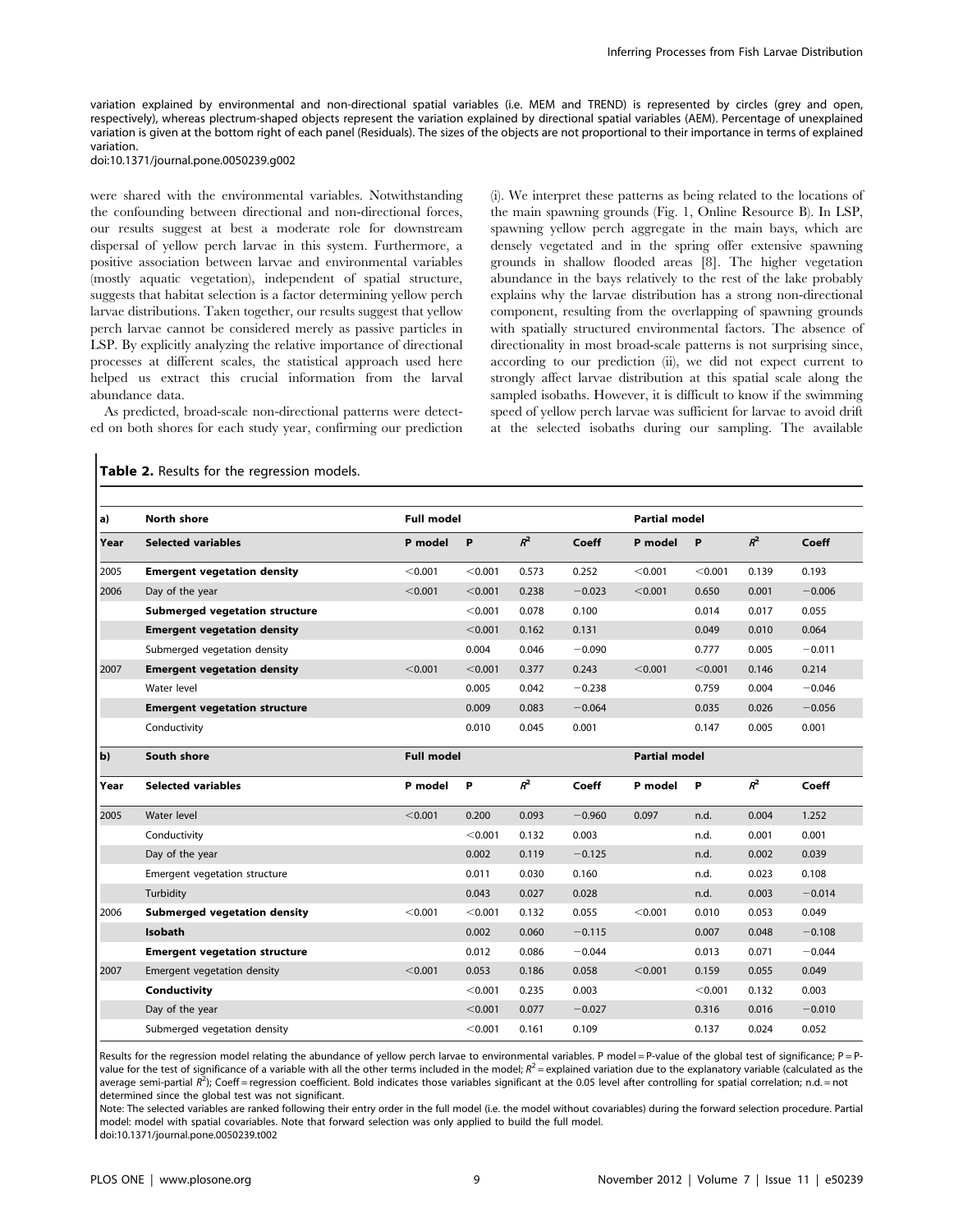hydrodynamics data in LSP in other years suggest that water velocities at the sampled isobaths are relatively slow  $\leq 10$  cm  $\sec^{-1}$  [21], but within a range in which drift cannot be excluded. Only in one case (north shore in 2006, Fig. 2c), we detected a significant pure directional pattern, at both broad and medium scales, suggesting that in some situations drift is a driving force. This finding suggests that in our system directional processes can affect the distribution of larvae, probably because these latter occur at the edge of backwaters and at current speed where larvae are not capable of swimming for long periods. However, their relatively low occurrence suggests that drift is a minor component of early larvae dispersal in LSP, at least at the sizes observed here, giving only weak support to our second prediction. The lack of any other pure directional pattern at medium and small scales corroborates this point. Perca spp. larvae are known to move out into the pelagic area and after some time return to shallow-water habitats [5,34,35]. There is a lack of agreement, however, as to how (i.e. passive vs. active), when and why these changes take place (e.g. see [7]). Perca spp. appear to be adapted to variable environments and, depending on the system, the initiation of posthatching dispersal has been considered as merely passive [3] or more active [6]. Our results give indirect support to the hypothesis that the newly-hatched larvae could make an active habitat choice, at least in the absence of strong currents [6,36]. Currents probably play a greater role in the dispersal process in some systems, as in the Canadian Great Lakes where currents are relatively strong  $(10-20 \text{ cm} \cdot \text{s}^{-1})$  and yellow perch larvae can be found more than 50 km offshore [3,4]. Our results give low support to the passive advection hypothesis, by showing that directional processes have a small importance in our atypical study system, which is characterized by vast macrophyte beds. This is not enough to exclude a role for passive transport due for example to windinduced currents or changes in water level, especially in deeper offshore areas not sampled in our study. However, the consistent relationship with the density of emergent vegetation after controlling for spatial structure suggests that larvae can select their habitat, at least at the time of our sampling (i.e. 2 weeks ca. after hatching). This might be similar to what has been found for the larvae of marine reef fishes, previously considered mainly as passive particles transported by currents, and which are now considered to be selecting where they settle [37]. To our knowledge, potential active habitat selection by freshwater fish larvae has been the object of very few studies to date. By combining two statistical methods currently available, our approach suggests a simple and new way to analyze the relative importance of different hypothesis about the role of passive transport versus active swim to settlement habitats.

The association of larvae with vegetation may also be partly explained by three other hypotheses not associated with habitat choice: i) a lack of horizontal offshore migration, (ii) a ''sediment trap'' effect in macrophyte beds, and (iii) a reduction of larval mortality in macrophyte beds. Hypothesis (i) is in contrast with the current paradigm of yellow perch larvae leaving the littoral vegetated areas just after hatching [4,5,7]. The absence of a typical deep pelagic zone in LSP would possibly contribute to this pattern. However, this is only partly in agreement with our personal observations in LSP, since egg strands are typically found on the temporarily flooded areas, relatively far from our sampling sites. Moreover, the association with the vegetation remained significant after controlling for the effect of the spatial locations of the bays, suggesting that the observed relationship is at least partly independent of bay locations. Hypothesis (ii) suggests that since macrophyte beds reduce locally current velocity, they might trap drifted fish larvae as these were sediment particles. We cannot

exclude this hypothesis, but this seems at odds with the results of the AEM analysis, which showed only little evidence of directional processes. However, it is also possible that, by counteracting the effects of drift, this mechanism would reduce artificially the directional component of the model. In contrast, it is possible that the reduced current speed within macrophyte beds is a condition sought by larvae, in accordance with the habitat choice hypothesis. Hypothesis (iii) suggests that larvae mortality (e.g. predationdependent) is higher in open water areas and that the observed patterns might be simply due to the higher survival into macrophyte beds. Current knowledge is inadequate to address this controversial hypothesis (e.g. [7]) and studies explicitly design to test this hypothesis would be needed to answer this question.

Weak or absent downstream drift combined with habitat selection by larvae might reduce gene flow within the lake. For P. fluviatilis, it has been shown that genetic differentiation is possible not only in large [38,39] but also in small lakes in the absence of evident barriers to gene flow [40]. Genetic analyses on a large number of AFLP genetic markers in larvae from LSP in 2004 suggest that genetic differences exist among individuals from the fours known spawning grounds (Fig. 1), even on the same shore of the lake [41]. The limited larval drift hypothesis suggested by our results is in accordance with this finding.

In general, the directional spatial variables tended to model the larval abundance data more efficiently than the non-directional ones since they modelled appropriately broad-scale patterns without previous detrending and using relatively few eigen vectors to model the same spatial structures (results not shown). However, our results indicate that this is not enough to infer the presence of a directional pattern in the data, since directional spatial variables in most cases did not extract more information from the larval abundance data than non-directional ones. Therefore, our results also show that AEM analysis alone cannot be used to infer the importance of directional patterns, and that only the comparison with a non-directional counterpart (e.g. MEM) can help to reach this goal. This approach may help in revealing the potential for broad-scale physical transport processes when only the patterns of larval distribution are known. We hope that our results will encourage future research using this approach in other systems, to assess the relative importance of directional and non-directional processes in determining the distribution of living organisms.

By revealing a strong link between larvae and the structure of the habitat, our results suggest that settlement of yellow perch larvae could be predicted from simple habitat variables. A better understanding of the habitat-larvae relationship will improve our ability to predict recruitment success in fish and help in planning better management strategies to protect their populations.

## Acknowledgments

This article is a contribution of the Interuniversity Research Group in Limnology and Aquatic Environment (GRIL), Québec, Canada. We thank Rémi Bacon for his help with larvae identification, all the staff and research assistants of Ministère des Ressources naturelles et de la Faune (MRNF) du Québec and Université du Québec à Trois-Rivières for field sampling and laboratory work, and Philippe Massicotte for help in computing scales. We thank Philippe Massicotte and Jean Morin for giving valuable comments on an earlier version of this work.

## Author Contributions

Conceived and designed the experiments: PM PB MM. Performed the experiments: PM PB MM. Analyzed the data: AB FGB PL. Contributed reagents/materials/analysis tools: PM PB MM. Wrote the paper: AB PM PB MM FGB PL.